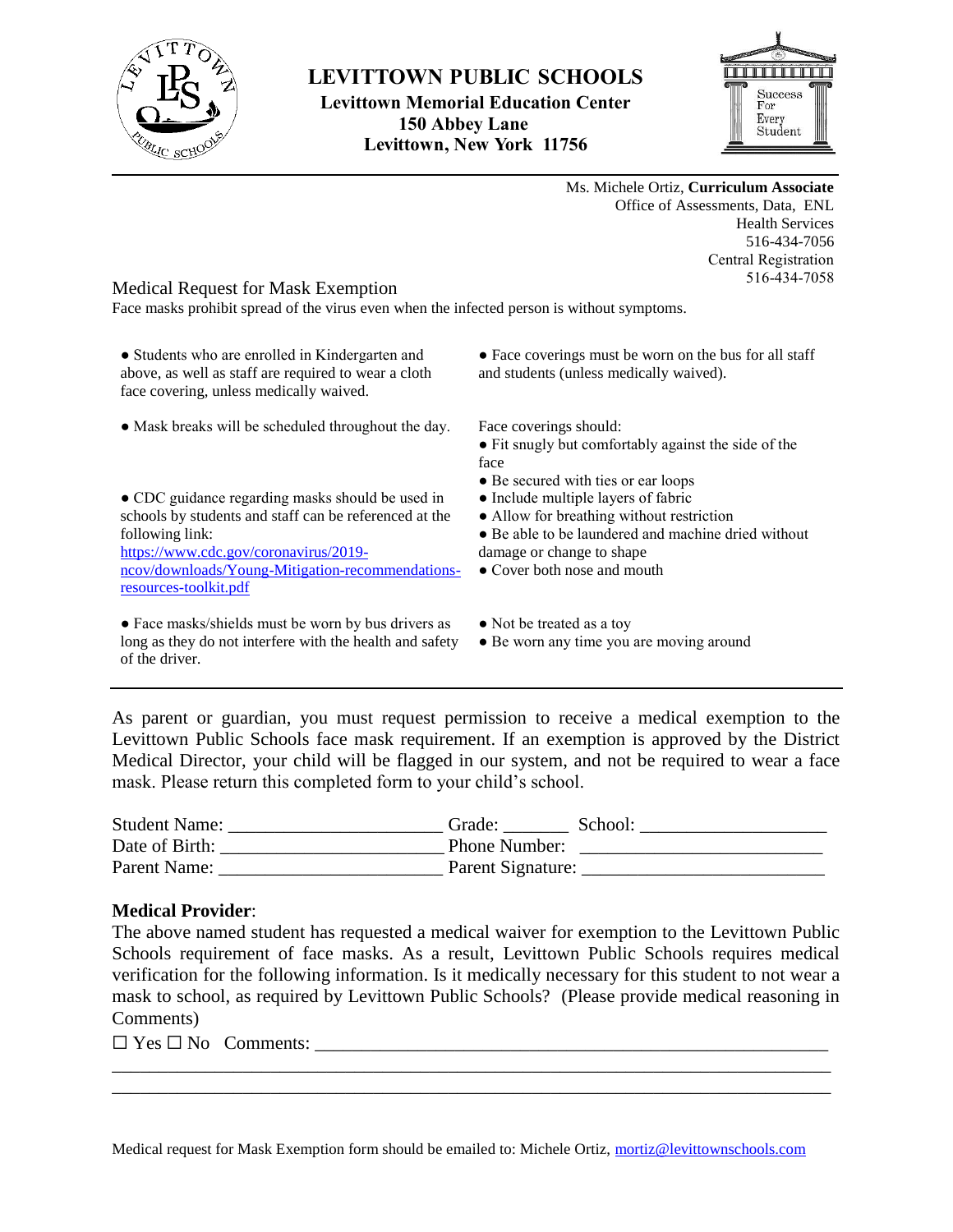| <b>Signature of Health Care Provider:</b> |  |
|-------------------------------------------|--|
| Date:                                     |  |

## **Outcome:**

☐ **Approved**

☐ **Not Approved**

**Comments:** 

**Send copy to:**

**Building Principal**

**Classroom Teacher**

**Transportation**

**Special Education Dept.**

\_\_\_\_\_\_\_\_\_\_\_\_\_\_\_\_\_\_\_\_\_\_\_\_\_\_\_\_\_\_\_\_\_\_\_\_\_\_\_\_\_\_\_\_\_\_\_\_\_\_\_\_\_\_\_\_\_\_\_\_\_\_\_\_\_\_\_\_\_\_\_\_\_\_\_\_\_

\_\_\_\_\_\_\_\_\_\_\_\_\_\_\_\_\_\_\_\_\_\_\_\_\_\_\_\_\_\_\_\_\_\_\_\_\_\_\_\_\_\_\_\_\_\_\_\_\_\_\_\_\_\_\_\_\_\_\_\_\_\_\_\_\_\_\_\_\_\_\_\_\_\_\_\_\_

**\_\_\_\_\_\_\_\_\_\_\_\_\_\_\_\_\_\_\_\_\_\_\_\_\_\_\_\_\_\_\_\_\_\_\_\_\_\_\_\_\_\_\_\_\_\_\_\_\_\_\_\_\_\_\_\_\_\_\_\_\_\_\_\_\_\_\_\_\_\_\_\_\_\_\_\_\_\_**